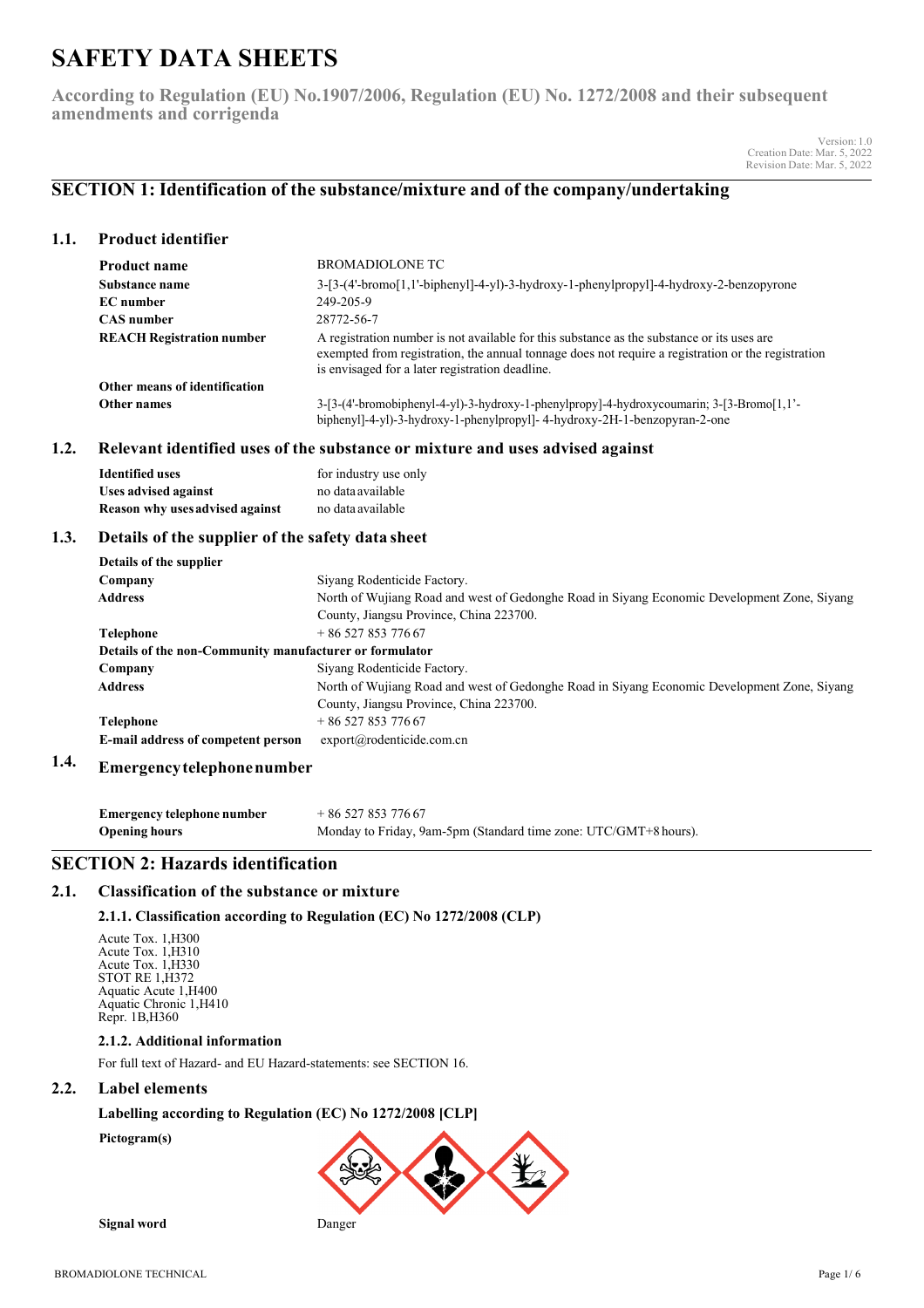| Hazard statement(s)                            | H <sub>300</sub> Fatal if swallowed.<br>H310 Fatal in contact with skin.<br>H330 Fatal if inhaled.<br>H372 Causes damage to organs through prolonged or repeated exposure.<br>H410 Very toxic to aquatic life with long lasting effects.<br>H360D May damage the unborn child.                                                                            |
|------------------------------------------------|-----------------------------------------------------------------------------------------------------------------------------------------------------------------------------------------------------------------------------------------------------------------------------------------------------------------------------------------------------------|
| Precautionary statement(s)                     | P260 Do not breathe dust/fume/gas/mist/vapours/spray.<br>P273 Avoid release to the environment.<br>P391 Collect spillage.<br>P301+P310 IF SWALLOWED: Immediately call a POISON CENTER/doctor/<br>P304+P340 IF INHALED: Remove person to fresh air and keep comfortable for breathing.<br>P308+P313 IF exposed or concerned: Get medical advice/attention. |
| <b>Supplemental Hazard information</b><br>(EU) | no data available                                                                                                                                                                                                                                                                                                                                         |

#### **2.3. Other hazards**

no data available

# **SECTION 3: Composition/information on ingredients**

### **3.1. Substances**

| Chemical name                                                                                 | Common names and<br>synonyms | CAS<br>number                    | EС<br>number | <b>Concentration</b> |
|-----------------------------------------------------------------------------------------------|------------------------------|----------------------------------|--------------|----------------------|
| $ 3-[3-(4'-bromo[1,1'-bipheny1]-4-yl)-3-hydroxy-1-phenylpropyl]-4- $<br>hydroxy-2-benzopyrone | <b>BROMADIOLONE</b>          | $ 28772 - 56 - 7 249 - 205 - 9 $ |              | 100%                 |

# **SECTION 4: First aid measures**

### **4.1. Description of first aid measures**

### **General notes**

Medical attention is required. Consult a doctor. Show this safety data sheet (SDS) to the doctor in attendance.

### **Following inhalation**

Move the victim into fresh air. If breathing is difficult, give oxygen. If not breathing, give artificial respiration and consult a doctor immediately. Do not use mouth to mouth resuscitation if the victim ingested or inhaled the chemical.

### **In case of skin contact**

Take off contaminated clothing immediately. Wash off with soap and plenty of water. Consult a doctor.

### **In case of eye contact**

Rinse with pure water for at least 15 minutes. Consult a doctor.

### **If swallowed**

Rinse mouth with water. Do not induce vomiting. Never give anything by mouth to an unconscious person. Call a doctor or Poison Control Center immediately.

### **4.2. Most important symptoms and effects, both acute and delayed**

The compound is toxic by oral exposure. (EPA, 1998)

### **4.3. Indication of any immediate medical attention and special treatmentneeded**

VETERINARY: Injured capillaries cannot be mended, but other measures may save the animal. Restraint & handling should be minimized. A sedative or tranquilizer may be of assistance in restraint, calming ... and reducing locomotion, thus decr tissue oxygen demand. Oxygen may be given, but manual pumping of chest is not advisable. Dyspnea may be relieved by thoracentesis. Clotting factors should be provided in form of blood transfusion (20 mL/kg, 1/2 injected quickly). Warfarin should be antagonized with slow iv injection of vitamin K1. Dogs and cats are given 5 mg/kg. This dose is repeated for 2 more days, using im route. Larger animals are given 0.5 to 1 mg/kg, and oral vitamin K1 should be admin daily for 4-6 days. The vitamin will not evoke a sudden dramatic cure; but bleeding tendency will gradually abate as clotting factors begin to be synthesized ... Menadione (vitamin K3) is not as effective as vitamin K1 ... Residual defects such as lameness or CNS signs from localized hemorrhages may disappear with gradual resorption of extravasated blood. Liver damage may be compensated by regeneration of hepatic cells. Warfarin

# **SECTION 5: Firefighting measures**

### **5.1. Extinguishing media**

### **Suitable extinguishing media**

Use water spray, alcohol-resistant foam, dry chemical or carbon dioxide.

### **5.2. Special hazards arising from the substance or mixture**

Non-Specific -- Coumarin Derivative Pesticide, Solid, n.o.s.) Fire may produce irritating or poisonous gases. Runoff from fire control water may give off poisonous gases. Runoff from fire control or dilution water may cause pollution. When heated to decomposition, it emits toxic fumes of bromine containing compounds. (EPA, 1998)

### **5.3. Advice for firefighters**

Wear self-contained breathing apparatus for firefighting if necessary.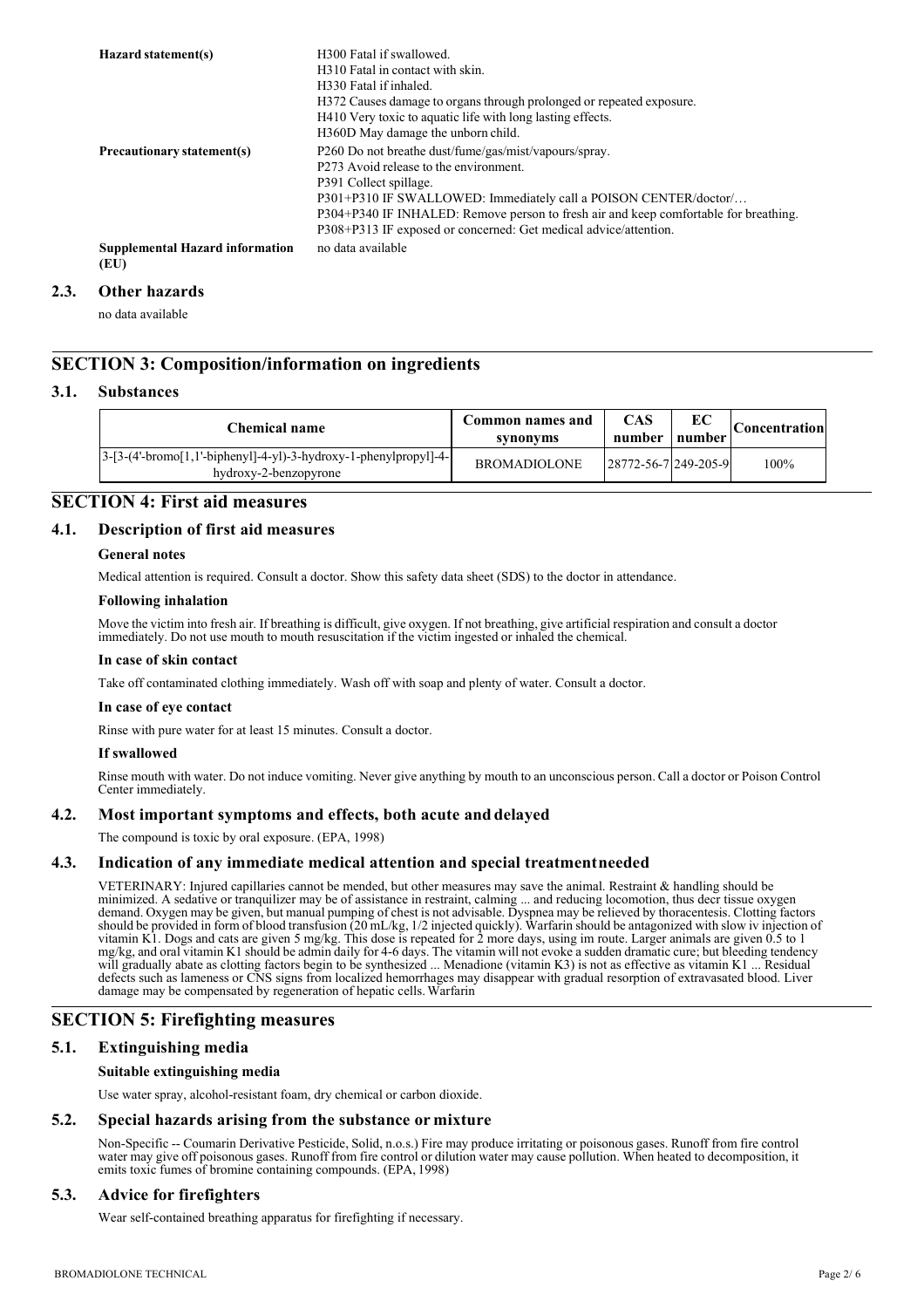# **SECTION 6: Accidental release measures**

# **6.1. Personal precautions, protective equipment and emergency procedures**

Avoid dust formation. Avoid breathing mist, gas or vapours. Avoid contacting with skin and eye. Use personal protective equipment. Wear chemical impermeable gloves. Ensure adequate ventilation. Remove allsources of ignition. Evacuate personnel to safe areas. Keep people away from and upwind of spill/leak.

### **6.2. Environmental precautions**

Prevent further spillage or leakage if it is safe to do so. Do not let the chemical enter drains. Discharge into the environment must be avoided.

# **6.3. Methods and materials for containment and cleaning up**

Prevent further leakage or spillage if safe to do so. Do not let product enter drains. Discharge into the environment must be avoided.

### **6.4. Reference to other sections**

For disposal suggestions see section 13. For exposure controls / personal protection suggestions see section 8.

# **SECTION 7: Handling and storage**

### **7.1. Precautions for safe handling**

Handling in a well-ventilated place. Wear suitable protective clothing. Avoid contact with skin and eyes. Avoid formation of dust and aerosols. Use non-sparking tools. Prevent fire caused by electrostatic discharge steam.

### **7.2. Conditions for safe storage, including any incompatibilities**

Keep container tightly closed in a dry and well-ventilated place.

### **7.3. Specific end use(s)**

Main uses of the chemical are mentioned in section 1.2. No other specific uses are stipulated.

# **SECTION 8: Exposure controls/personal protection**

### **8.1. Control parameters Occupational**

**Exposure limit values** no available

### **8.2. Exposure controls**

### **8.2.1. Appropriate engineering controls**

Ensure adequate ventilation. Handle in accordance with good industrial hygiene and safety practice. Set up emergency exits and the risk- elimination area.

### **8.2.2. Individual protection measures, such as personal protective equipment**

### **Eye/face protection**

Wear tightly fitting safety goggles with side-shields conforming to EN 166(EU) or NIOSH (US).

### **Skin protection**

Wear fire/flame resistant and impervious clothing. Handle with gloves. Gloves must be inspected prior to use. Wash and dry hands.

### **Respiratory protection**

If the exposure limits are exceeded, irritation or other symptoms are experienced, use a full-face respirator.

### **Thermal hazards**

no data available

### **8.2.3. Environmental exposure controls**

See section 6.2.

# **SECTION 9: Physical and chemical properties**

# **9.1. Information on basic physical and chemical properties**

| Appearance                                                         | White powder.                       |  |  |
|--------------------------------------------------------------------|-------------------------------------|--|--|
| Odour                                                              | <b>Odorless</b>                     |  |  |
| <b>Odour threshold</b>                                             | no data available                   |  |  |
| рH                                                                 | $5.0 - 9.0$                         |  |  |
| Melting point/freezing point                                       | 198.3-199.8 °C (approx 100% purity) |  |  |
| Initial boiling point and boiling range $687^{\circ}$ Cat 760 mmHg |                                     |  |  |
| <b>Flash point</b>                                                 | 369.3°C                             |  |  |
| <b>Evaporation rates</b>                                           | no data available                   |  |  |
| <b>Flammability</b>                                                | no data available                   |  |  |
| Upper/lower flammability or explosive no data available            |                                     |  |  |
| limits                                                             |                                     |  |  |
| Vapour pressure                                                    | 0mmHg at $25^{\circ}$ C             |  |  |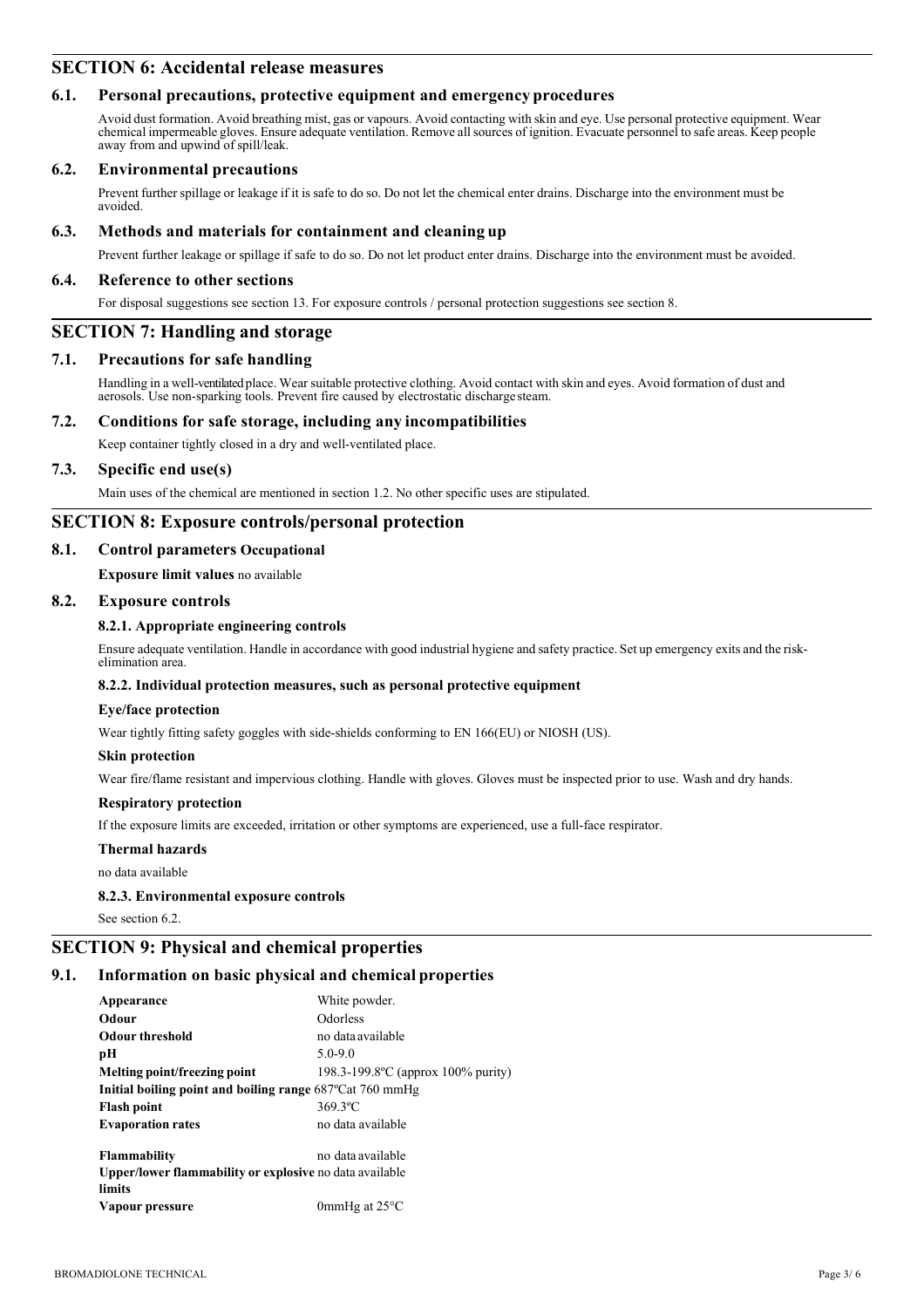| Vapour density                               | no data available                                                                                                                                                                            |
|----------------------------------------------|----------------------------------------------------------------------------------------------------------------------------------------------------------------------------------------------|
| <b>Relative density</b>                      | 1.454 $g/cm3$                                                                                                                                                                                |
| Solubility(ies)                              | In water, $>1.14X10+4$ at pH 5, 2.48X10-3 at pH 7, 0.180 at pH 9 (all in g/L at 20 deg C)                                                                                                    |
| <b>Partition coefficient n-octanol/water</b> | $log Kow > 5$ (pH 4-5, 20-25 deg C); $log Kow = 3.8-4.1$ (pH 6-7, 20-25 deg C); $log Kow = 2.5-$<br>3.2 (pH 9-10, 20-25 deg C); log Kow = 4.3 (in purified water at 23 deg C, pH not stated) |
| <b>Auto-ignition temperature</b>             | no data available                                                                                                                                                                            |
| <b>Decomposition temperature</b>             | no data available                                                                                                                                                                            |
| <b>Viscosity</b>                             | no data available                                                                                                                                                                            |
| <b>Explosive properties</b>                  | no data available                                                                                                                                                                            |
| <b>Oxidising properties</b>                  | no data available                                                                                                                                                                            |

### **9.2. Other information**

no data available

# **SECTION 10: Stability and reactivity**

### **10.1. Reactivity**

No rapid reaction with air. No rapid reaction with water.

### **10.2. Chemical stability**

Thermally stable below 200 deg C. technical, 97% pure

# **10.3. Possibility of hazardous reactions** no data available

# **10.4. Conditions to avoid**

no data available

# **10.5. Incompatible materials**

no data available

### **10.6. Hazardous decomposition products**

When heated to decomposition it emits toxic fumes of Br-.

### **SECTION 11: Toxicological information**

# **11.1. Information on toxicological effects**

### **Acute toxicity**

- Oral: LD50 Rat oral 1.125 mg/kg (WHO)
- Inhalation: no data available Dermal: no data available

# **Skin corrosion/irritation**

no data available

### **Serious eye damage/irritation**

no data available

**Respiratory or skin sensitization**

no data available

# **Germ cell mutagenicity**

no data available

### **Carcinogenicity**

no data available

**Reproductive toxicity** 

no data available

# **STOT-single exposure**

no data available

### **STOT-repeated exposure**

no data available

# **Aspiration hazard**

no data available

# **SECTION 12: Ecological information**

### **12.1. Toxicity**

Toxicity to fish: LC50; Species: Lepomis macrochirus (Bluegill); Conditions: freshwater, static; Concentration: 3000 ug/L for 96 hr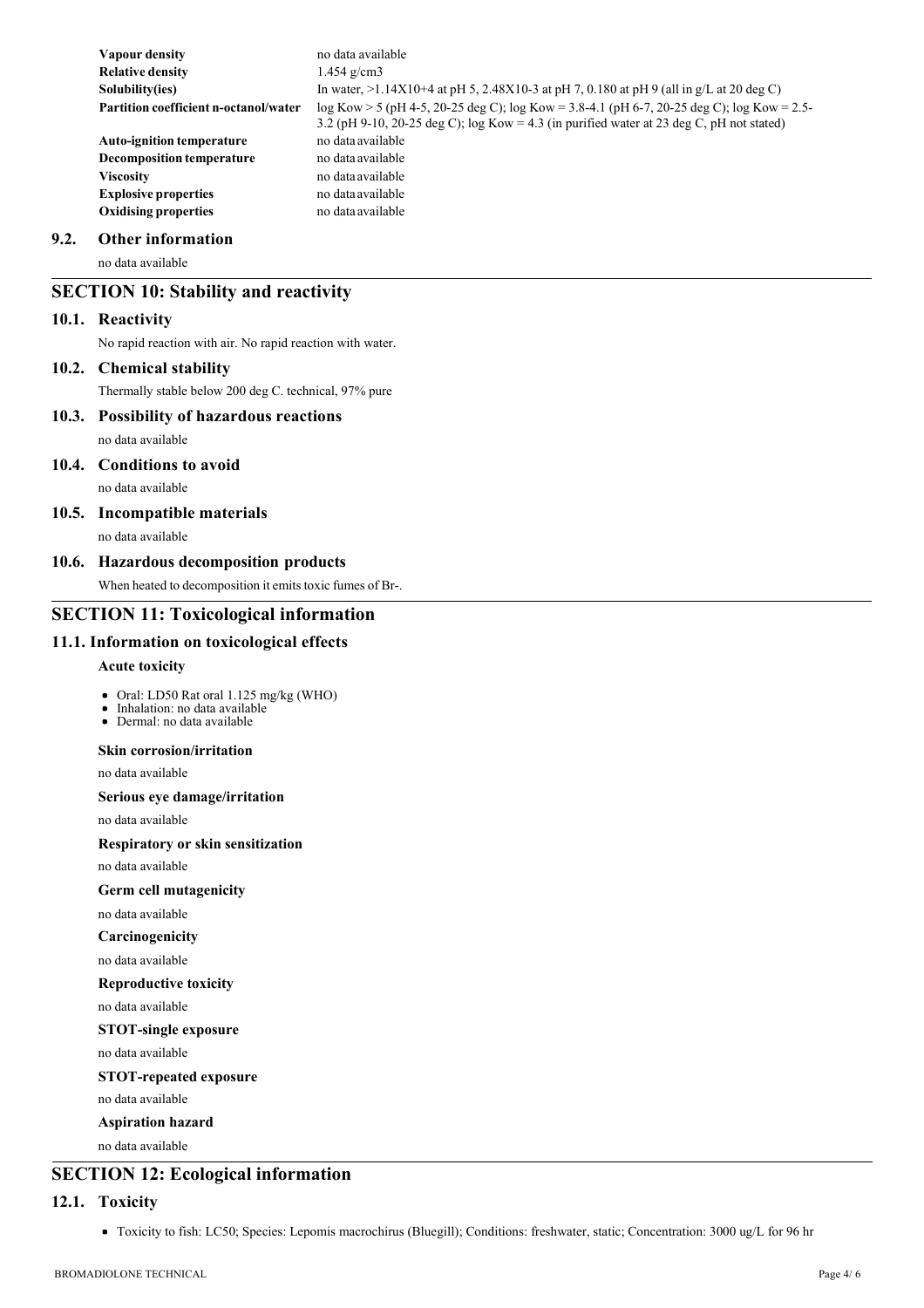(95% confidence interval: 2400-3700 ug/L)

- Toxicity to daphnia and other aquatic invertebrates: EC50; Species: Daphnia magna (Water Flea) age <24 hr; Conditions: freshwater, flow through; Concentration: 2000 ug/L for 48 hr (95% confidence interval: 1800-2600 ug/L); Effect: intoxication, immobilization /98.75% purity Toxicity to algae: no data available
- Toxicity to microorganisms: no data available

### **12.2. Persistence and degradability**

AEROBIC: Using OECD 301B (CO2 evolution method), bromadiolone showed 0% degradation after the 28-day incubation period which classified the compound as not readily biodegradable (1). Bromadiolone was also found to be not readily biodegradable using OECD 301D (closed bottle method) where maximum degradation reached only 31% (1). Using OECD 302D (CO2 production measured as inorganic carbon in mixed micro-organism populations), bromadiolone degradation reached a maximum of only 2% which classified the compound as not inherently biodegradable (1).

### **12.3. Bioaccumulative potential**

Using bluegill sunfish (Lepomis macrochirus) and the OECD 305E method, bromadiolone was found to have a maximum BCF of 460 for whole fish (1). In a second study using channel catfish (Ictalurus punctatus), the whole fish BCF was 74 after 14 days (1). In both of these studies the BCF reliability was considered low due, in part, to high mortality in the exposed group of fish (1). A fish bioconcentration study with rainbow trout (Oncorhynchus mykiss) was performed, but it failed due to high mortalities of the fish (1). An estimated BCF range of 125 to >513 was calculated in fish for bromadiolone (SRC), using measured log Kow values of >5.0 at pH 4-5 and 4.07 at pH 7(1) and a regression-derived equation (2). According to a classification scheme (3), the estimated BCF values and whole fish BCF value in Bluegill sunfish suggest the potential for bioconcentration in aquatic organisms ishigh (SRC).

### **12.4. Mobility in soil**

In one laboratory soil adsorption study, bromadiolone was found to have Koc values ranging from 1563-1709 (mean of 1632) (1). In another sorption study using five different soil types, bromadiolone had Koc values ranging from 3530-41600 with three of the five values above 4000(1). According to a classification scheme (2), these Koc values suggest that bromadiolone adsorption is expected to range from low mobility in soil to being immobile in soil. Results of laboratory soil column leaching and aged leaching studies indicate that bromadiolone and any potential degradation products, even if released indirectly to soil in small quantities, are not likely to move through the soil profile (1).

### **12.5. Results of PBT and vPvB assessment**

no data available

### **12.6. Other adverse effects**

no data available

# **SECTION 13: Disposal considerations**

### **13.1. Waste treatment methods**

### **Product**

The material can be disposed of by removal to a licensed chemical destruction plant or by controlled incineration with flue gas scrubbing. Do not contaminate water, foodstuffs, feed or seed by storage or disposal. Do not discharge to sewer systems.

### **Contaminated packaging**

Containers can be triply rinsed (or equivalent) and offered for recycling or reconditioning. Alternatively, the packaging can be punctured to make it unusable for other purposes and then be disposed of in a sanitary landfill. Controlled incineration with flue gas scrubbing is possible for combustible packaging materials.

| <b>SECTION 14: Transport information</b>                                                                                                                       |                                                                          |                     |  |
|----------------------------------------------------------------------------------------------------------------------------------------------------------------|--------------------------------------------------------------------------|---------------------|--|
| 14.1. UN Number                                                                                                                                                |                                                                          |                     |  |
| ADR/RID: UN3027                                                                                                                                                | <b>IMDG: UN3027</b>                                                      | <b>IATA: UN3027</b> |  |
| 14.2. UN Proper Shipping Name                                                                                                                                  |                                                                          |                     |  |
| ADR/RID: COUMARIN DERIVATIVE PESTICIDE, SOLID, TOXIC<br>IMDG: COUMARIN DERIVATIVE PESTICIDE, SOLID, TOXIC<br>IATA: COUMARIN DERIVATIVE PESTICIDE, SOLID, TOXIC |                                                                          |                     |  |
| 14.3. Transport hazard class(es)                                                                                                                               |                                                                          |                     |  |
| ADR/RID: 6.1                                                                                                                                                   | IMDG: $6.1$                                                              | IATA: 6.1           |  |
| 14.4. Packing group                                                                                                                                            |                                                                          |                     |  |
| ADR/RID: I                                                                                                                                                     | IMDG: I                                                                  | IATA: I             |  |
| 14.5. Environmental hazards                                                                                                                                    |                                                                          |                     |  |
| ADR/RID: Yes                                                                                                                                                   | <b>IMDG</b> : Yes                                                        | IATA: Yes           |  |
| 14.6. Special precautions for user<br>no data available                                                                                                        |                                                                          |                     |  |
| no data available                                                                                                                                              | 14.7. Transport in bulk according to Annex II of Marpol and the IBC Code |                     |  |
| $\cdot$ $\cdot$                                                                                                                                                | $\overline{\phantom{a}}$                                                 |                     |  |

# **SECTION 15: Regulatory information**

### **15.1. Safety, health and environmental regulations/legislation specific for the substance or mixture**